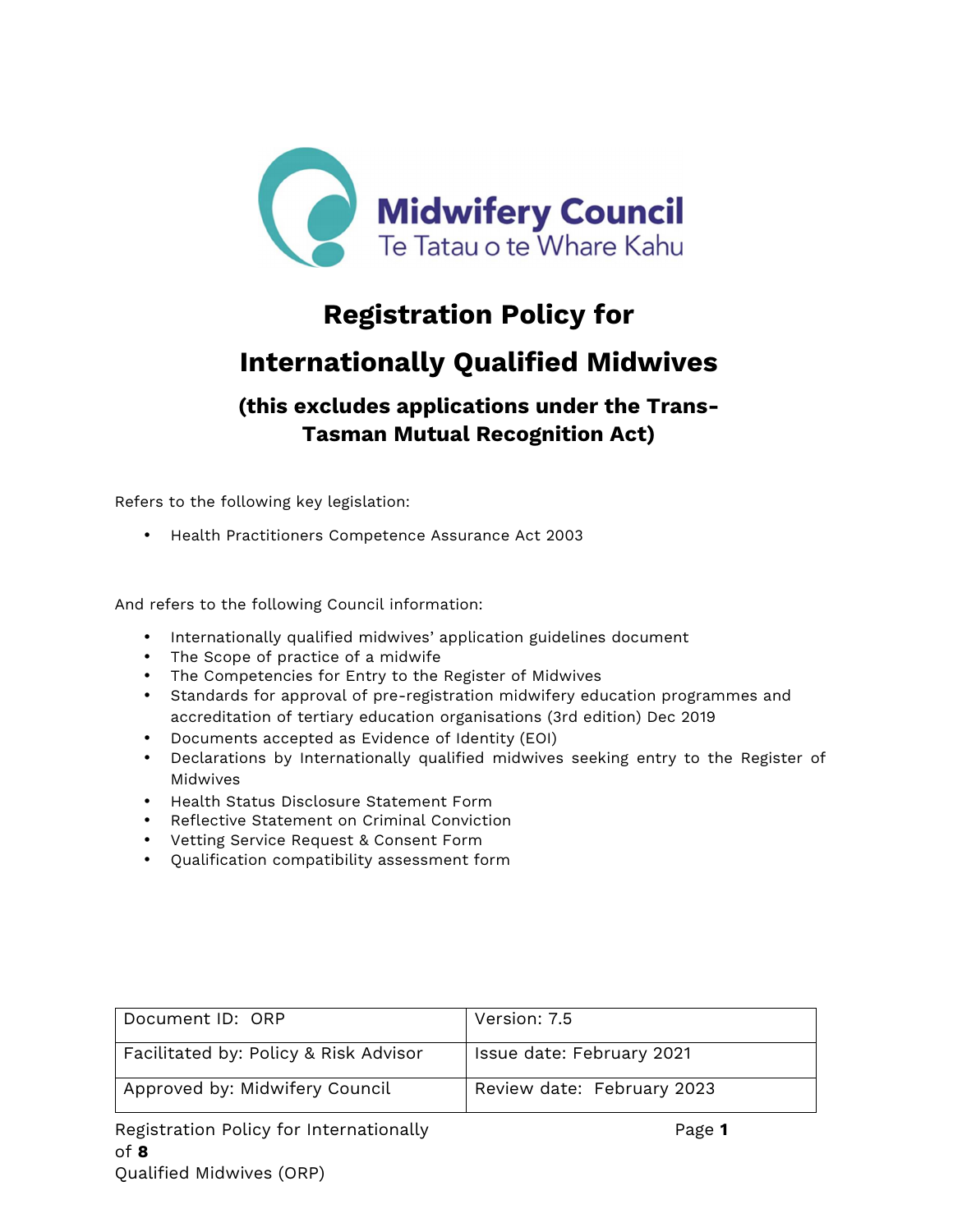#### **Policy statement**

Internationally qualified applicants, which is anyone who has completed a midwifery qualification outside of New Zealand, can apply to the Midwifery Council (the Council) seeking registration as a midwife in New Zealand.

All applications for registration are assessed by the Council in accordance with sections 12, 15 – 19 of the Health Practitioners Competence Assurance Act 2003 (HPCAA).

The Council will register any applicant to practise midwifery within the midwifery scope of practice, if that midwife:

- meets the fitness for registration requirements as set out in section 16 of the HPCAA, and
- holds a prescribed qualification as set out by the Council as allowed for under section 12 of the HPCAA, and
- is assessed as competent to practise within the midwifery scope of practice.

#### **1 Fitness for registration**

The principal considerations for fitness for registration are:

#### **1.1 English Language**

- a. The ability to effectively communicate in and comprehend the English language is a specific requirement of sections 16(a) and (b) of the HPCAA.
- b. Applicants for whom English is not their first spoken language will be required to demonstrate a reasonable level of proficiency. Applicants are required to provide evidence of successful completion of an English language assessment, prior to applying.
- c. Successful completion means attaining a minimum score as required by the Midwifery Council, in an approved English language test. The Council's English language requirements for internationally qualified midwives are outlined in the Internationally qualified midwives' application guidelines.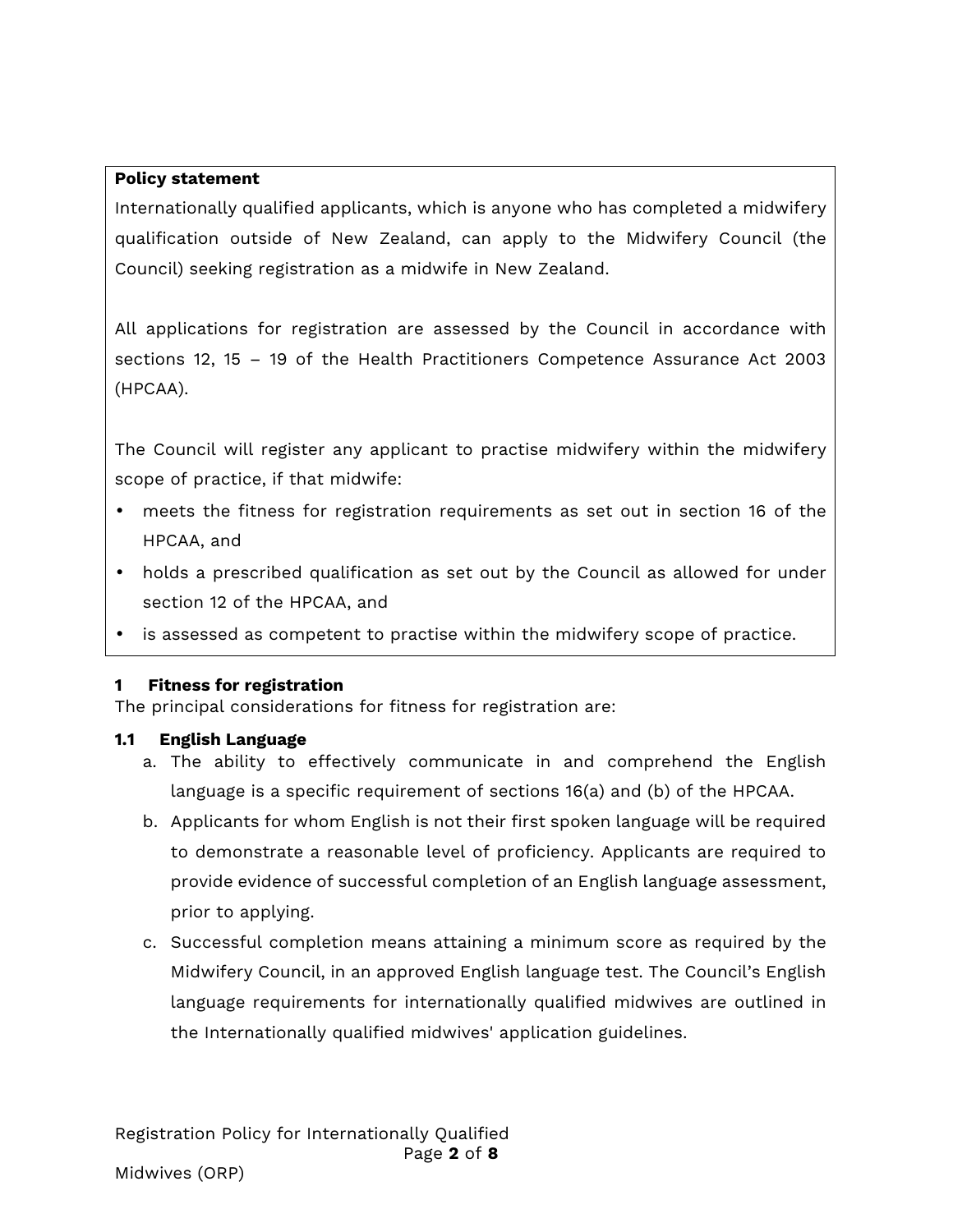#### **1.2 Conviction disclosure and Police vetting**

- a. Under section 16(c) of the HPCAA, the Council must be assured that the applicant does not have any convictions by a court in New Zealand or elsewhere for an offence that could be punishable by imprisonment for a term of three (3) months or more.
- b. Having a conviction will not necessarily prevent an applicant from being registered as a midwife as all circumstances provided in the applicant's Convictions Declaration will be considered on a case-by-case basis. Registration will not be refused without discussing this with the applicant.
- c. The Council's Convictions Declaration and Police Certificate requirements for internationally qualified midwives are outlined in the Internationally qualified midwives' application guidelines.

#### **1.3 Health clearance**

- a. Under section 16(d) of the HPCAA, the Council must be assured that the applicant does not have any physical or mental health conditions that would prevent them from performing the functions of a midwife.
- b. Having a mental or physical condition will not necessarily prevent an applicant from being registered as a midwife. All circumstances will be considered on a case-by-case basis. Registration will not be refused without discussing this with the applicant.
- c. The Council's Health Declaration and Medical Certificate requirements for internationally qualified midwives are outlined in the Internationally qualified midwives' application guidelines..

#### **1.4 Person of good standing**

- a. Sections 16(e), (f) and (g) of the HPCAA require that the Council must be satisfied that applicant is held in good standing by any responsible authority or similar body the applicant has been regulated under either in New Zealand or overseas.
- b. Applicants are required to disclose all previous and current registrations with other professional regulators in New Zealand or another country, in order for the Council to ascertain any past or present professional disciplinary proceedings, orders or investigations that could reflect on the applicant's fitness to practise.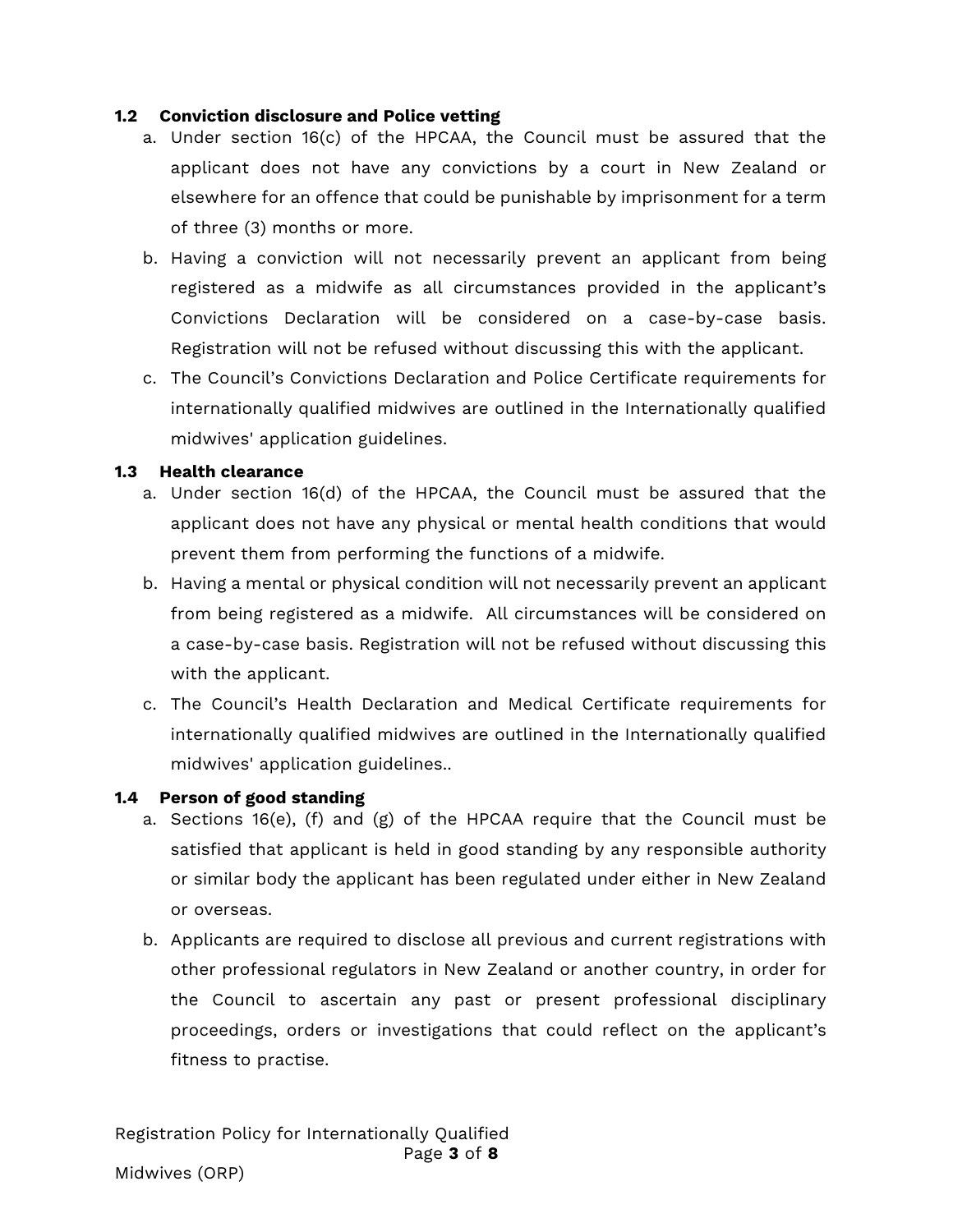- c. The Council will also confirm current registration with a midwifery registration authority to satisfy the requirements of 1.5 iii (1) of this policy.
- d. The Council's Declaration of Registration with other Authorities requirements for internationally qualified midwives are outlined in the Internationally qualified midwives' application guidelines.
- e. Applicants must also provide two (2) personal character references. One must be completed by a registered midwife who has worked with the applicant and is familiar with their midwifery practice. The second must be completed by another person of good standing in their community who has known the applicant for at least two years.
- f. The Council's Character reference requirements for internationally qualified midwives are outlined in the Internationally qualified midwives' application guidelines.

#### **1.5 No undue risk to the public**

a. Under section 16(h) of the HPCAA the Council must be assured the applicant does not pose an undue risk to the health or safety of the public.

#### **i. Identity**

- 1) The Council is required to confirm the applicant's identity with certainty, as registration will be made under the full legal name of the applicant.
- 2) Applicants are required to establish their identity by providing the appropriate documentation, in accordance with the Council's Identity documentation criteria, as outlined in Internationally qualified midwives' application guidelines.

#### **ii. Qualification equivalence**

- 1) The Council must be satisfied that an applicant's overseas midwifery qualification is equivalent to the required New Zealand midwifery qualification that is a Bachelor's degree in midwifery from a country that has a formal education accreditation process.
- 2) Applicants must arrange for formal evidence of their pre-registration midwifery qualification to be sent to the Council, including details of the programme content and learning outcomes, as this information will be assessed against the current New Zealand education standards.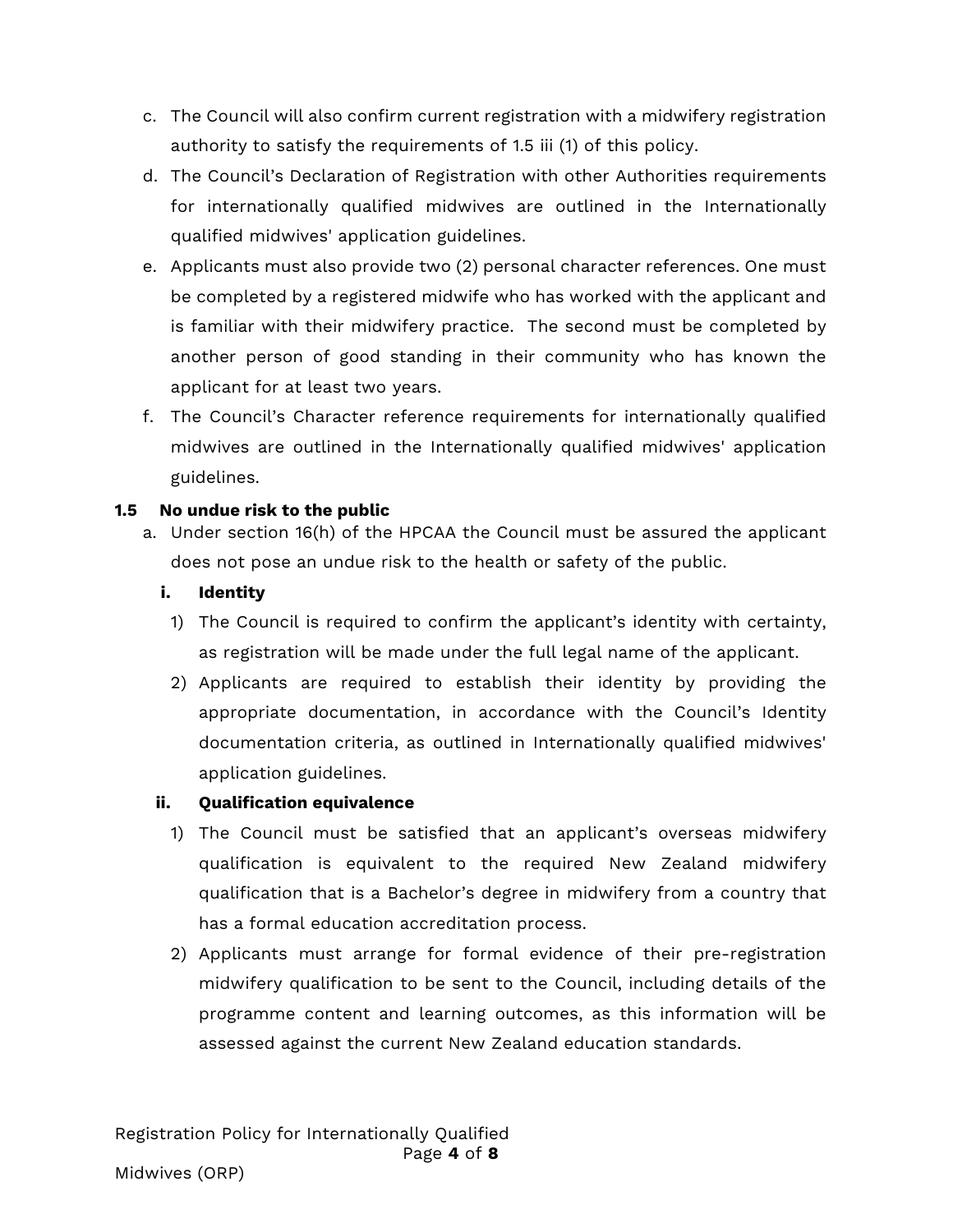g. The Council's standards for Pre-registration midwifery education programmes (midwifery qualification) requirements for internationally qualified midwives are outlined in the Internationally qualified midwives' application guidelines.

#### **iii. Post-registration experience**

- 1) The Council must be assured that the applicant's midwifery knowledge and skills are current, informed by best practice evidence, and that they have sufficient experience to practise midwifery confidently and autonomously.
- 2) Applicants will need to provide evidence of at least two years' post registration midwifery practice that demonstrates they have worked across the midwifery scope of practice, within the immediate five years preceding the application. This includes any clinical or non-clinical role that requires the use of midwifery skills and knowledge.
- 3) The Council's Post-registration portfolio requirements for internationally qualified midwives are outlined in the Internationally qualified midwives' application guidelines.

#### **iv. Competence**

- 1) If the Council is not satisfied whether the applicant's midwifery qualification and post registration practice and education is equivalent to the New Zealand standards for entry to the Register, then applicants will be required to undertake a two-stage competence assessment.
- 2) The first part of this process requires the applicant to sit the international registration examination. If the applicant is successful with this examination, then they will be required to undertake the Objective Structured Clinical Examination (OSCE) assessment of competence.
- 3) The Council's Competence Assessment requirements prior to registration in New Zealand for internationally qualified midwives are outlined in the Internationally qualified midwives' application guidelines.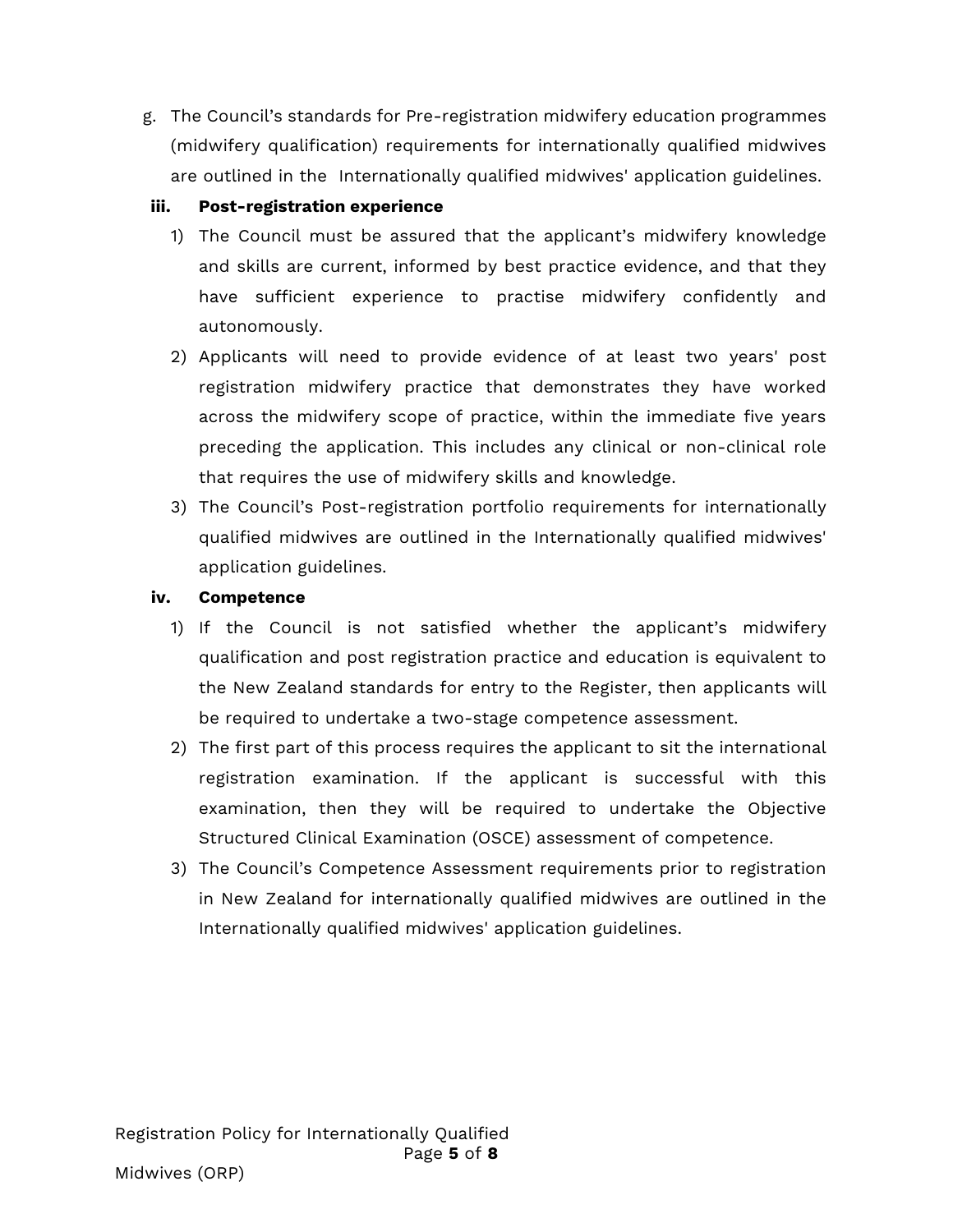#### **2 After registration**

## **2.1 Entry to the Register**

a. All internationally qualified applicants who have met the requirements for registration in section 1 above, will be entered into the Register of Midwives as able to practise within the Midwifery Scope of Practice.

## **2.2 Conditions and on-going education**

- a. It is unlikely that a midwife educated in a country other than New Zealand will meet all competencies required of midwives in New Zealand.
- b. Internationally qualified midwives will have conditions placed on their scope of practice and will be required to complete a programme of education, as determined by the Council.
- c. The Council's Overseas Competence Programme requirements for internationally qualified midwives are outlined in Appendix A

## **3 Cancelation of registration**

- A. Midwives seeking cancellation of their registration must write to the Council. Registrations cannot be cancelled if there are criminal or disciplinary proceedings pending against the practitioner.
- B. Registration will be cancelled when the Council has received formal advice that a midwife is deceased.
- C. The Council may direct the Registrar to undertake a revision of the Register following the processes outlined in Section 144 of the Act.

## **4 Applicants Who Do Not Obtain Registration**

## **4.1 Failure to complete the registration process**

- a. Applicants unable to submit all required application documentation within six (6) months of initial application will have to reapply to the Midwifery Council and pay a new application fee.
- b. Where the application is incomplete due to Council process or information required from a third party, then the timeframe will not apply.

## **4.2 Failure to meet individual criteria**

a. Applicants who do not satisfy the Council that they are able to meet any of the criteria in section 1 of this policy will be declined registration as a midwife with the Council.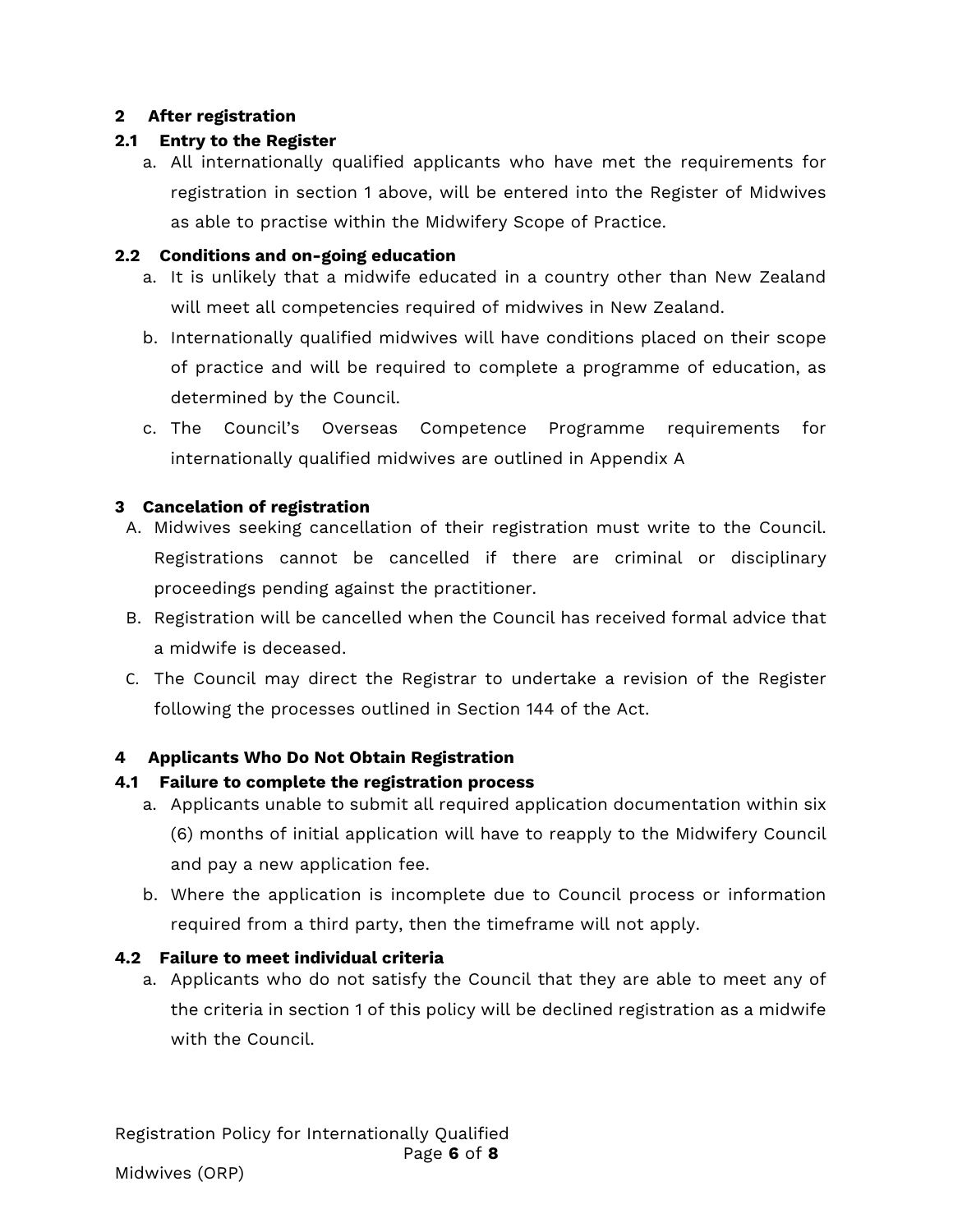b. Applicants who still wish to obtain midwifery registration may seek clarification from the Council on what steps would be required to meet the required standards.

### **4.3 Right of Appeal**

- a. Where the Council proposes to decline an application, section 24 of the HPCAA requires that the applicant will be advised in writing of the reasons for the decision, given a copy of any information on which the Council relies and will be given a reasonable opportunity to make written and oral submissions either personally or by representative to be heard in respect of the matter. The Council's subsequent decision will be final.
- b. Under section 106 of the HPCAA, an unsuccessful applicant may appeal the Council's subsequent decision to decline to register them by lodging a notice of appeal with the District Court. This notice of appeal must be lodged within 20 [twenty] working days after the notice of the Council decision was communicated to the applicant.